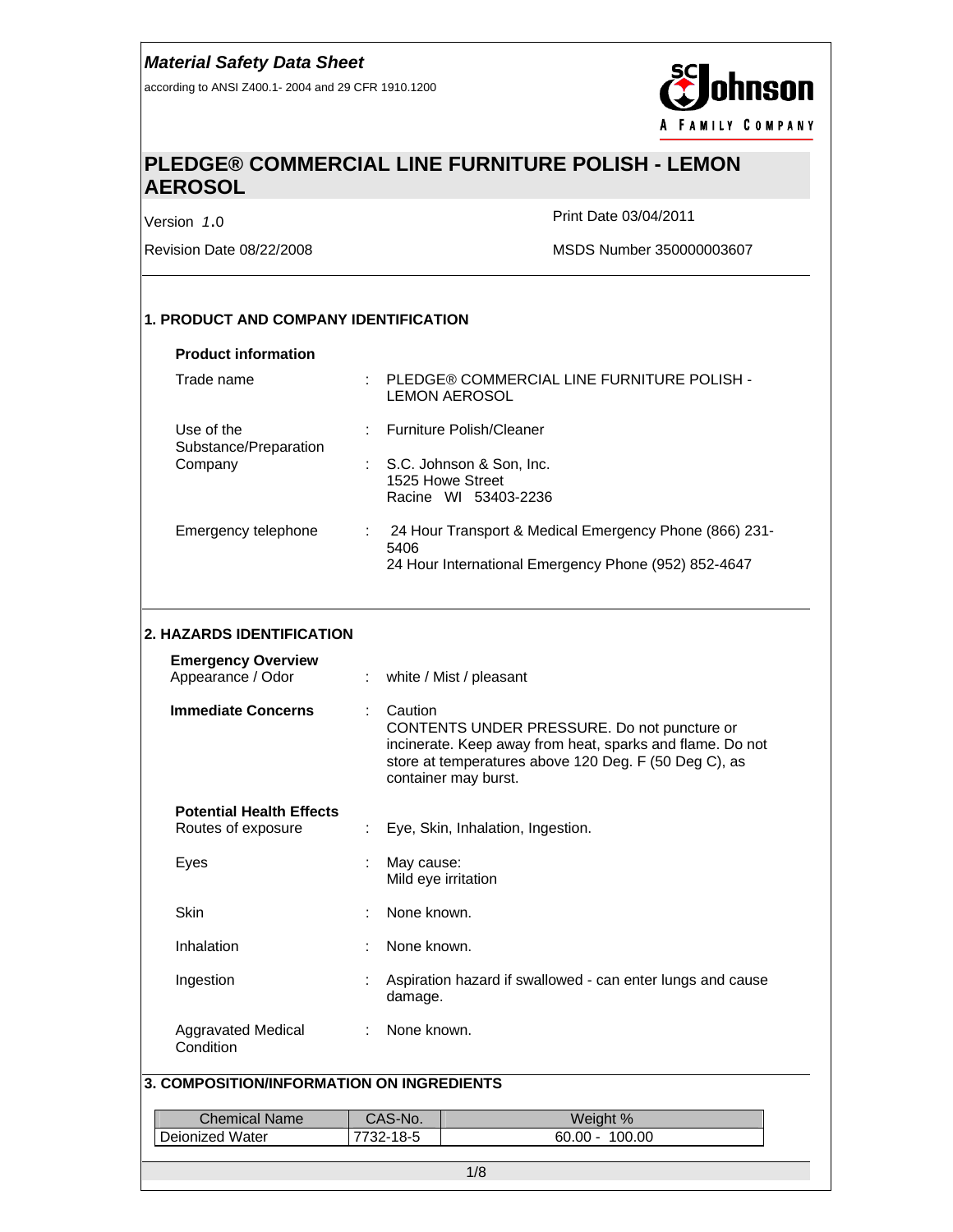according to ANSI Z400.1- 2004 and 29 CFR 1910.1200



# **PLEDGE® COMMERCIAL LINE FURNITURE POLISH - LEMON AEROSOL**

Version *1*.0 Print Date 03/04/2011

Revision Date 08/22/2008 MSDS Number 350000003607

| Alkanes, C7-10-iso- | $90622 - 56 - 3$ | $5.00 - 10.00$ |
|---------------------|------------------|----------------|
| Dimethicone         | 63148-62-9       | $5.00 - 10.00$ |
| <b>Butane</b>       | 106-97-8         | $1.00 - 5.00$  |
| Propane             | 74-98-6          | $1.00 - 5.00$  |
| <b>Isobutane</b>    | 75-28-5          | $1.00 - 5.00$  |

| ÷ | Rinse with plenty of water.                                                                                                                                                                                                                                    |
|---|----------------------------------------------------------------------------------------------------------------------------------------------------------------------------------------------------------------------------------------------------------------|
|   | Wash off with soap and water.                                                                                                                                                                                                                                  |
|   | Remove to fresh air. If breathing is affected, get medical<br>attention.                                                                                                                                                                                       |
| ÷ | If swallowed, DO NOT induce vomiting unless directed to do so<br>by medical personnel. Drink 1 or 2 glasses of water. Never give<br>anything by mouth to an unconscious person. If symptoms<br>persist, call a physician or Poison Control Centre immediately. |
|   |                                                                                                                                                                                                                                                                |
|   | Alcohol foam, carbon dioxide, dry chemical, water fog                                                                                                                                                                                                          |
|   | Aerosol Product - Containers may rocket or explode in heat of<br>fire.                                                                                                                                                                                         |
|   | Cool and use caution when approaching or handling fire-<br>exposed containers. Fight fire from maximum distance or<br>protected area. Wear full protective clothing and positive<br>pressure self-contained breathing apparatus.                               |
| ÷ | < 20 °F<br>Method: Tag Closed Cup (TCC)<br>Note: Propellant                                                                                                                                                                                                    |
| ÷ | $\lt$ -7 °C<br>Method: Tag Closed Cup (TCC)<br>Note: Propellant                                                                                                                                                                                                |
|   | Note: no data available                                                                                                                                                                                                                                        |
|   | <b>NFPA Level 1 Aerosol</b>                                                                                                                                                                                                                                    |
|   |                                                                                                                                                                                                                                                                |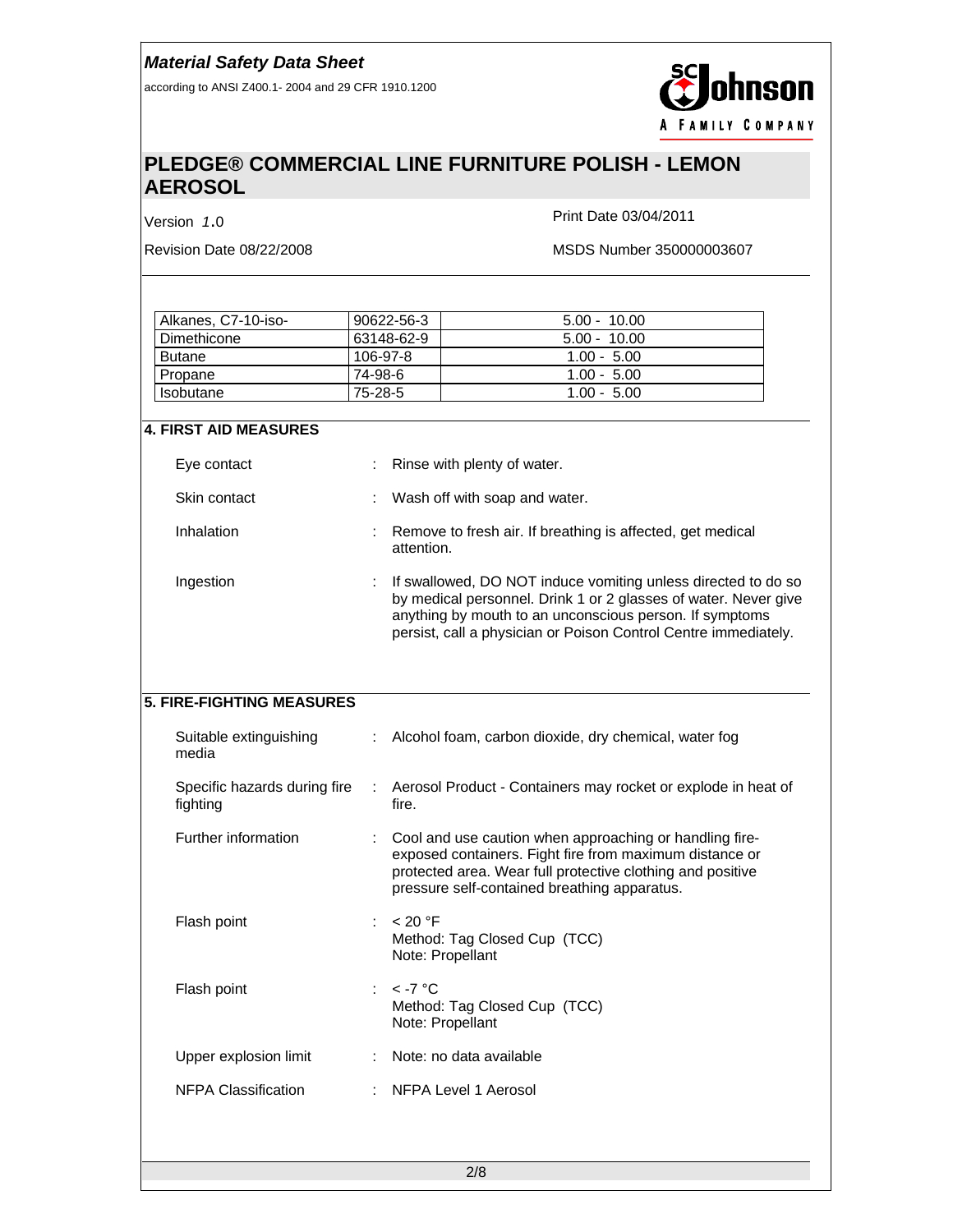according to ANSI Z400.1- 2004 and 29 CFR 1910.1200



### **PLEDGE® COMMERCIAL LINE FURNITURE POLISH - LEMON AEROSOL**

Version *1*.0 Print Date 03/04/2011

Revision Date 08/22/2008 MSDS Number 350000003607

### **6. ACCIDENTAL RELEASE MEASURES**

| Personal precautions    | : Remove all sources of ignition.                                                                                                                       |
|-------------------------|---------------------------------------------------------------------------------------------------------------------------------------------------------|
| Methods for cleaning up | : Soak up with inert absorbent material.<br>Sweep up and shovel into suitable containers for disposal.<br>After cleaning, flush away traces with water. |

#### **7. HANDLING AND STORAGE**

| <b>Handling</b>                                    |    |                                                                                                                                                                        |
|----------------------------------------------------|----|------------------------------------------------------------------------------------------------------------------------------------------------------------------------|
| Advice on safe handling                            |    | : Use only as directed.<br>KEEP OUT OF REACH OF CHILDREN AND PETS.<br>Do not puncture or incinerate.<br>Do not spray or use on floors as it could leave them slippery. |
| Advice on protection<br>against fire and explosion | ÷  | Keep away from heat and sources of ignition.                                                                                                                           |
| <b>Storage</b>                                     |    |                                                                                                                                                                        |
| Requirements for storage<br>areas and containers   | ÷. | Keep in a dry, cool and well-ventilated place.<br>Do not freeze.<br>Do not store at temperatures above 120 Deg. F (50 Deg C), as<br>container may burst.               |

#### **8. EXPOSURE CONTROLS/PERSONAL PROTECTION**

#### **Occupational Exposure Limits**

| Components    | CAS-No.  | mg/m3       | ppm         | <b>Basis</b>     |
|---------------|----------|-------------|-------------|------------------|
| <b>Butane</b> | 106-97-8 |             | $1,000$ ppm | <b>ACGIH TWA</b> |
| Propane       | 74-98-6  |             | $1,000$ ppm | <b>ACGIH TWA</b> |
|               |          | 1,800 mg/m3 | 1,000 ppm   | <b>OSHA TWA</b>  |
| Isobutane     | 75-28-5  |             | $1,000$ ppm | <b>ACGIH TWA</b> |

#### **Personal protective equipment**

Respiratory protection : No personal respiratory protective equipment normally required.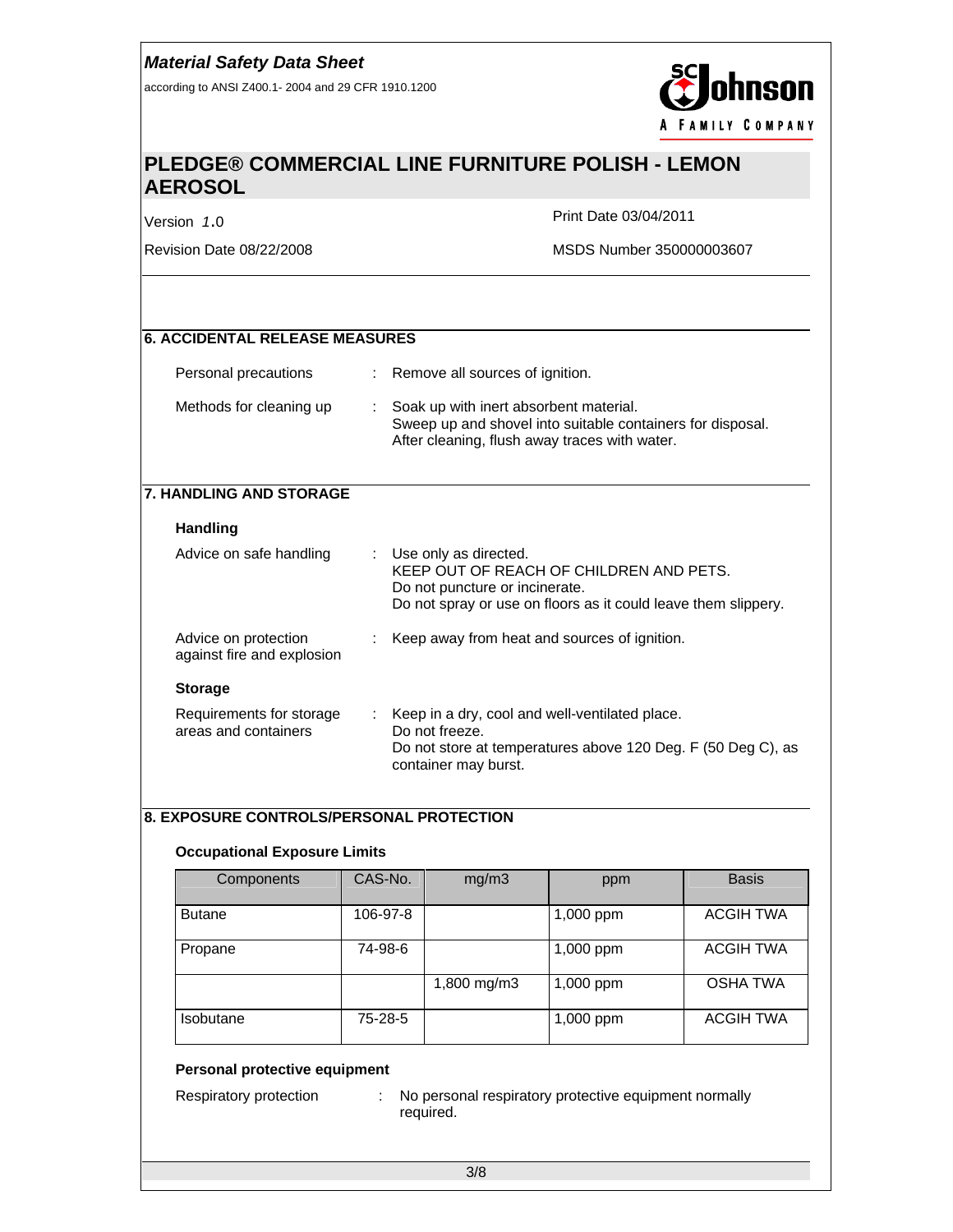according to ANSI Z400.1- 2004 and 29 CFR 1910.1200



# **PLEDGE® COMMERCIAL LINE FURNITURE POLISH - LEMON AEROSOL**

Version *1*.0 Print Date 03/04/2011

Revision Date 08/22/2008 MSDS Number 350000003607

| Hand protection  | not required under normal use                                            |
|------------------|--------------------------------------------------------------------------|
| Eye protection   | : No special requirements.                                               |
| Hygiene measures | : Use only with adequate ventilation. Wash thoroughly after<br>handling. |

#### **9. PHYSICAL AND CHEMICAL PROPERTIES**

| Form                                       |                      | Mist                                                    |
|--------------------------------------------|----------------------|---------------------------------------------------------|
| Color                                      |                      | white                                                   |
| Odor                                       | ÷                    | pleasant                                                |
| pH                                         | t.                   | not applicable                                          |
| Boiling point                              | ÷                    | no data available                                       |
| Flash point                                | ÷                    | < 20 °F<br>Method: Tag Closed Cup (TCC)<br>Propellant   |
| Flash point                                | ÷                    | $<$ -7 °C<br>Method: Tag Closed Cup (TCC)<br>Propellant |
| Evaporation rate                           | ÷                    | no data available                                       |
| Autoignition temperature                   | ÷.                   | no data available                                       |
| Upper explosion limit                      | ÷                    | no data available                                       |
| Vapour pressure                            | ÷                    | no data available                                       |
| Water solubility                           | ÷                    | soluble                                                 |
| Partition coefficient: n-<br>octanol/water | $\ddot{\phantom{a}}$ | no data available                                       |
| Viscosity, dynamic                         | ÷                    | no data available                                       |
| Percent volatile                           | ÷                    | not determined                                          |
| <b>10. STABILITY AND REACTIVITY</b>        |                      |                                                         |
| Conditions to avoid                        | ÷                    | Heat, flames and sparks.                                |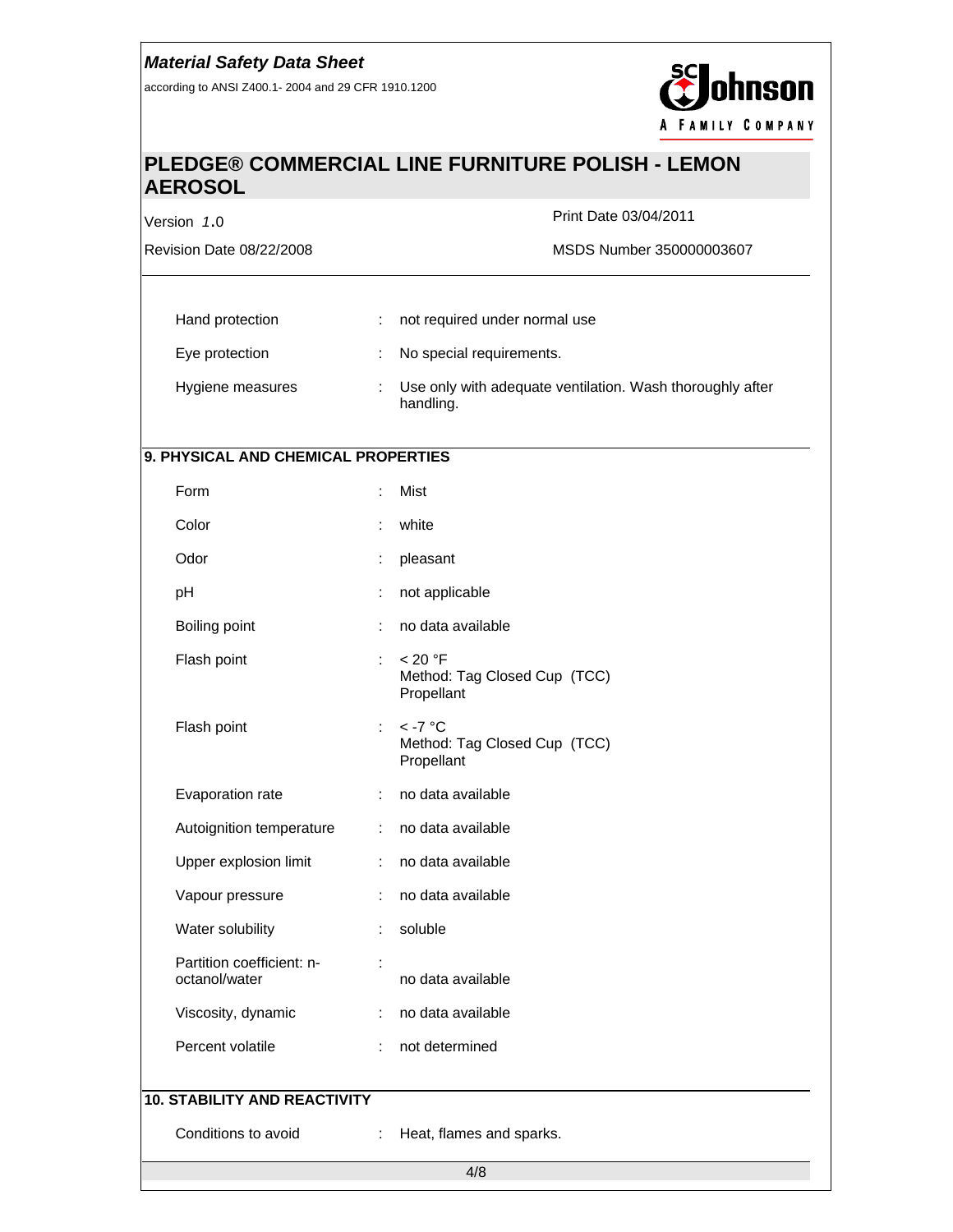according to ANSI Z400.1- 2004 and 29 CFR 1910.1200



# **PLEDGE® COMMERCIAL LINE FURNITURE POLISH - LEMON AEROSOL**

Version *1*.0 Print Date 03/04/2011

Revision Date 08/22/2008 MSDS Number 350000003607

Materials to avoid : Do not mix with oxidizing agents. Hazardous decomposition : When exposed to fire, produces normal products of products combustion.

Hazardous reactions : Stable

### **11. TOXICOLOGICAL INFORMATION**

| Acute oral toxicity                       | : $LD50$ rat<br>Dose: estimated $> 20,000$ mg/kg |  |
|-------------------------------------------|--------------------------------------------------|--|
| Acute inhalation toxicity                 | LC50 rat<br>÷<br>Dose: $> 212$ mg/l              |  |
| Acute dermal toxicity                     | no data available                                |  |
| <b>Chronic effects</b><br>Carcinogenicity | no data available                                |  |
| Mutagenicity                              | no data available                                |  |

Reproductive effects : no data available Teratogenicity : no data available

Sensitisation : Not known to be a sensitizer.

## **12. ECOLOGICAL INFORMATION**

| Not Available<br>$\mathbb{Z}^{\mathbb{Z}}$                                                                                |
|---------------------------------------------------------------------------------------------------------------------------|
|                                                                                                                           |
| Observe all applicable Federal, Provincial and State<br>regulations and Local/Municipal ordinances regarding<br>disposal. |
|                                                                                                                           |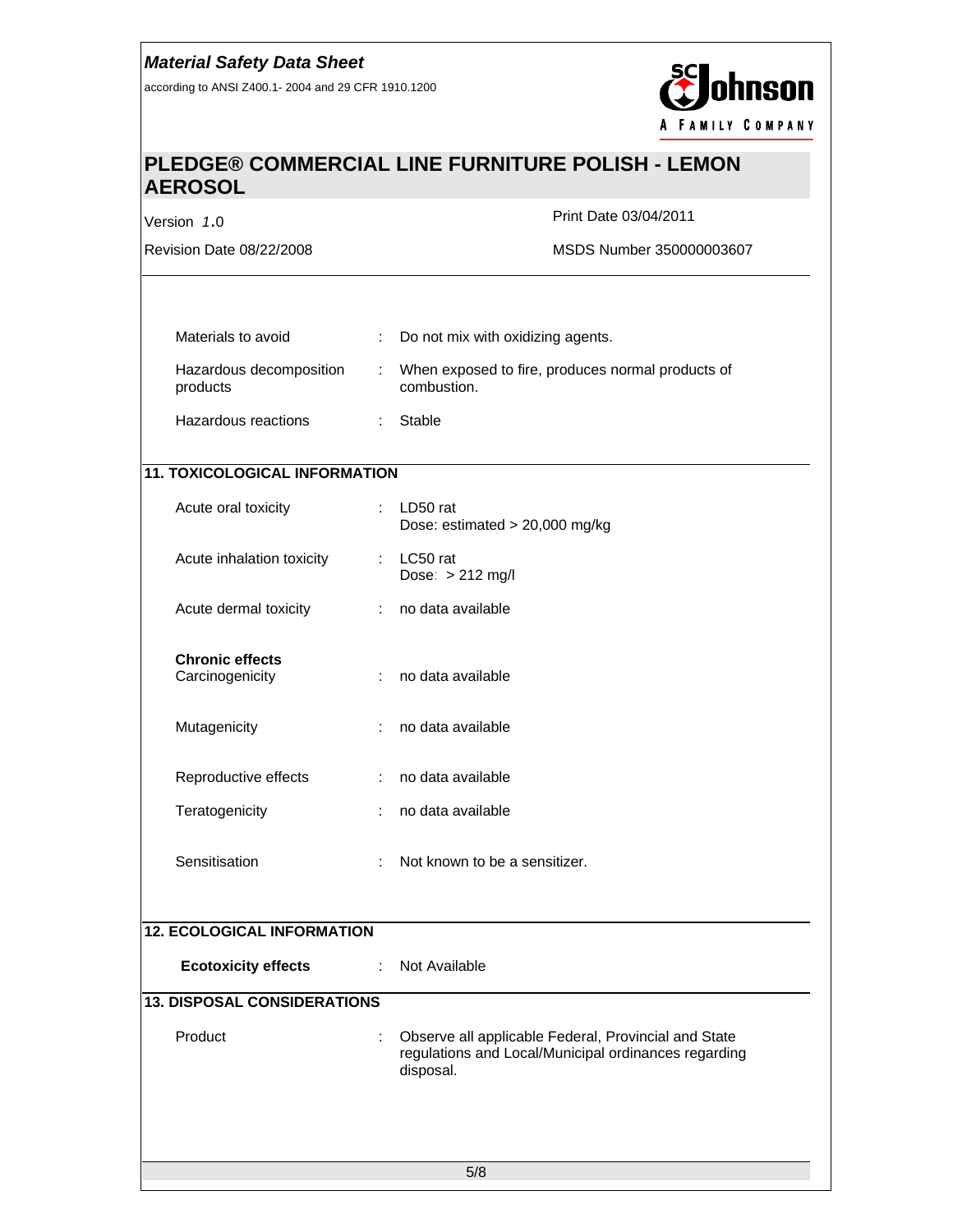according to ANSI Z400.1- 2004 and 29 CFR 1910.1200



# **PLEDGE® COMMERCIAL LINE FURNITURE POLISH - LEMON AEROSOL**

Version *1*.0 Print Date 03/04/2011

Revision Date 08/22/2008 MSDS Number 350000003607

### **14. TRANSPORT INFORMATION**

#### **Land transport**

| ٠<br><b>UN-Number</b><br>Proper shipping name<br>Class:<br>Packaging group:                          | U.S. DOT and Canadian TDG Surface Transportation:<br>1950<br>Aerosols, flammable<br>2.1<br>None.                                                                                                                                                                               |
|------------------------------------------------------------------------------------------------------|--------------------------------------------------------------------------------------------------------------------------------------------------------------------------------------------------------------------------------------------------------------------------------|
| Note:                                                                                                | SC Johnson ships this product as Consumer Commodity ORM-D<br>(non-bulk packages)                                                                                                                                                                                               |
| Sea transport                                                                                        |                                                                                                                                                                                                                                                                                |
| IMDG:<br>$\blacksquare$<br>Class:<br>Packaging group:<br>Proper shipping name<br>UN-Number:          | 2.1<br>None.<br>Aerosols, flammable<br>1950                                                                                                                                                                                                                                    |
| Note:                                                                                                | SC Johnson ships this product as "Limited Quantity" when the<br>container quantity value is 1 Liter or less.                                                                                                                                                                   |
| Air transport<br>ICAO/IATA:<br>٠<br>Class:<br>Packaging group:<br>Proper shipping name<br>UN/ID No.: | 2.1<br>None.<br>Aerosols, flammable<br><b>UN 1950</b>                                                                                                                                                                                                                          |
| Note:                                                                                                | SC Johnson typically does not ship products via air, therefore it has<br>not been determined if the product container meets current<br>IATA/ICAO package criteria. Refer to IATA/ICAO Dangerous Goods<br>Regulations for detailed instructions when shipping this item by air. |
| <b>15. REGULATORY INFORMATION</b>                                                                    |                                                                                                                                                                                                                                                                                |
| <b>Global Chemical Inventories</b>                                                                   |                                                                                                                                                                                                                                                                                |
| Notification status                                                                                  | All ingredients of this product are listed or are excluded from<br>listing on the U.S. Toxic Substances Control Act (TSCA)<br>Chemical Substance Inventory.                                                                                                                    |
|                                                                                                      | 6/8                                                                                                                                                                                                                                                                            |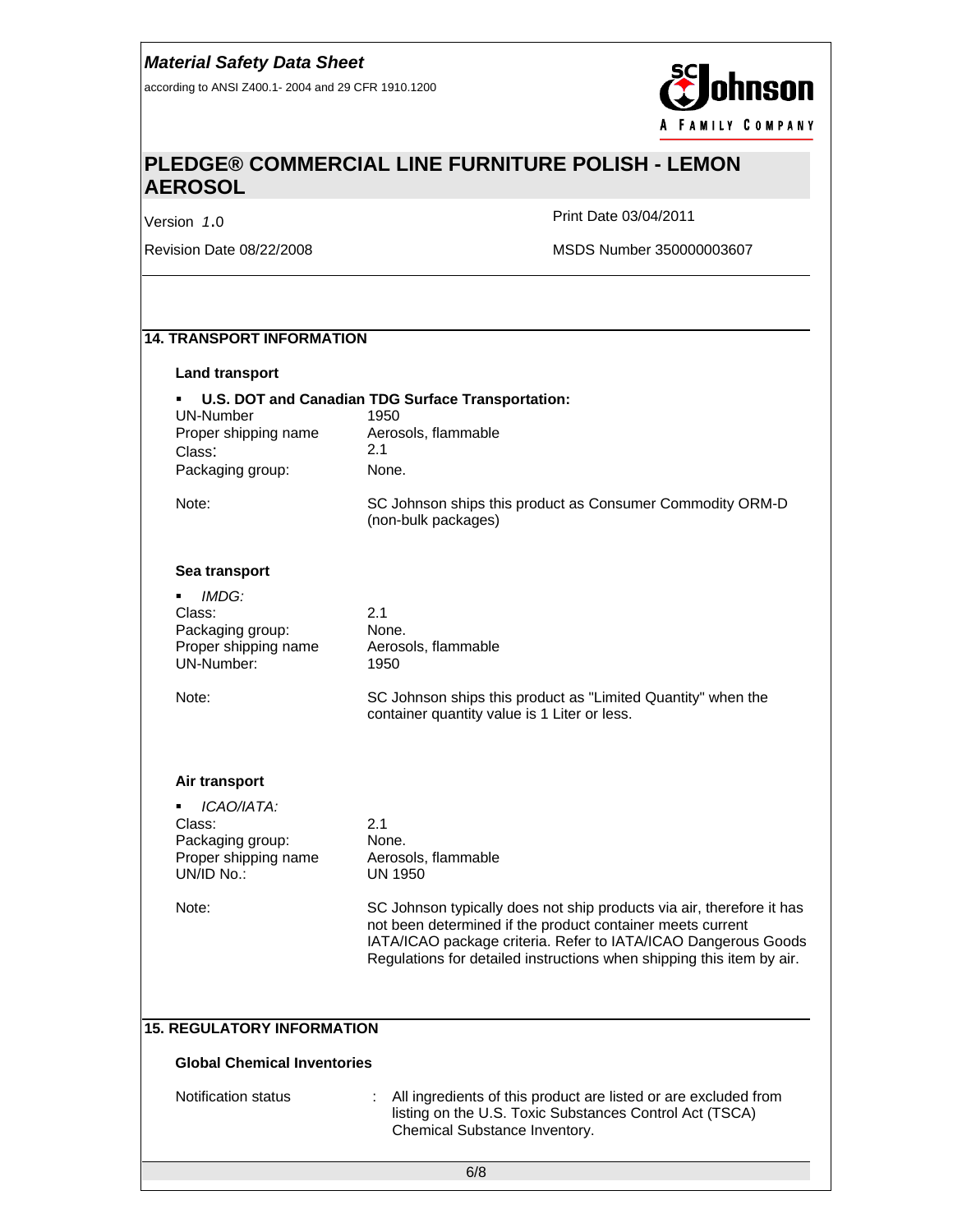# *Material Safety Data Sheet*  hnson according to ANSI Z400.1- 2004 and 29 CFR 1910.1200 A FAMILY COMPANY **PLEDGE® COMMERCIAL LINE FURNITURE POLISH - LEMON AEROSOL**  Version *1*.0 Print Date 03/04/2011 Revision Date 08/22/2008 MSDS Number 350000003607 : All ingredients of this product comply with the New Substances Notification requirements under the Canadian Environmental Protection Act (CEPA). California Prop. 65 : This product is not subject to the reporting requirements under California's Proposition 65. : This product has been classified in accordance with hazard criteria of the Controlled Products Regulations and the MSDS contains all the information required by the Controlled Products Regulations. **16. OTHER INFORMATION HMIS Ratings Health** 0 **Flammability** 4 **Reactivity** 0 **NFPA Ratings Health** 0 **Fire** 4 **Reactivity** 0 **Special Further information**

This document has been prepared using data from sources considered to be technically reliable. It does not constitute a warranty, expressed or implied, as to the accuracy of the information contained herein. Actual conditions of use are beyond the seller's control. User is responsible to evaluate all available information when using product for any particular use and to comply with all Federal, State, Provincial and Local laws and regulations.